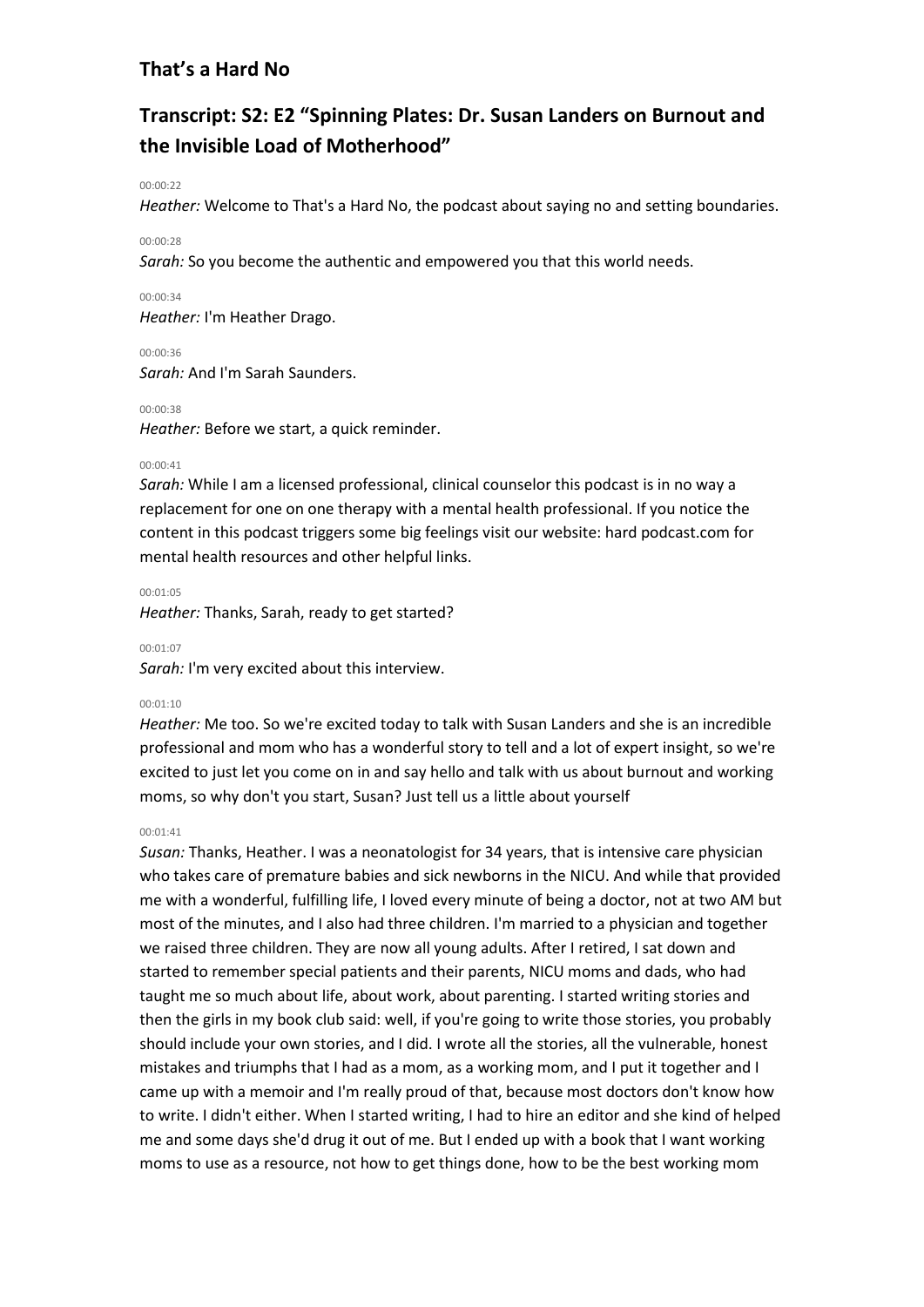# **Transcript: S2: E2 "Spinning Plates: Dr. Susan Landers on Burnout and the Invisible Load of Motherhood"**

you can, but as a resource for reality. I made so many mistakes, I went through so many changes. I went through so many ups and downs with my three kids and I remember the NICU moms saying: oh, you've got to have perfect children, you're a pediatrician, you know everything and I'm going: "Are you kidding? No! My kids are imperfect. I make mistakes, I screw things up and they would say, oh, I don't believe it, and so I think my book is going to help people be realistic about how hard it is to be a working mom. Working moms today are so stressed, maybe like me, they start out to be a perfect mother, but you know that our culture tells them they're superwoman and they all work, way more than 40 or 50 hours a week and they're taking care of kids and they're doing household cares, way more than their husbands and they're all anxious and many of them are burned-out and I was too at various times in my life, and I want my book to be reassuring to women who are following in my footsteps as working moms that they're going to make mistakes. It's hard, what they're doing is hard and they need to give themselves a pat on the back. So that's why I wrote the book and that's what I'm all about now. I love talking about working moms.

## 00:04:54

*Sarah:* So, Susan, I love how you are able to tell your story through being vulnerable, because that is the best way that we can connect and I feel like just hearing you share that. It feels like a warm hug and I'm sure it feels like that for other people, because when you can relate to someone else's story you don't feel as alone and I have been so looking forward to having you on this podcast because I think that this is so such an important message as a soon-to-be mom, I was telling you briefly before we met: I'm 38 weeks pregnant with my fourth. I will have five freshly four and under. I'm sorry, I'll have four freshly, five and under.

## 00:05:43

*Heather:* Pregnancy brain, She's tired.

# 00:05:47

*Sarah:* And being a business owner, being a mental health professional I mean life is really busy and I think back to me as a first time mom and I just want to hug her because the expectations that I had for myself or the things that I thought, quote unquote, being a good mom. Now, this being my fourth, I've just learned so much and I often tell people, especially clients I work with. You're a new parent at every age and stage of your child and I want to be gentle with the language of like and I'm air quoting right now: "working mom", because whether or not you actually have a career, all moms, all parents, they are working, they're working within the walls of their home and but then there's that added layer: when you have children and you have a career, and so from years in this field for you, can you share your experience of burnout and how it's stuck up on you, especially after successfully managing it for so many years?

# 00:07:01

*Susan:* Sure I'd be happy too. I, like you, was not equipped to be a mother. I was busy. I was a doctor, I knew a fair amount about child development as a pediatrician, but I remember feeling a little helpless as a new mom, like many of us do. I had good friends who were having babies all at the same time and we talked and we compared notes and we asked each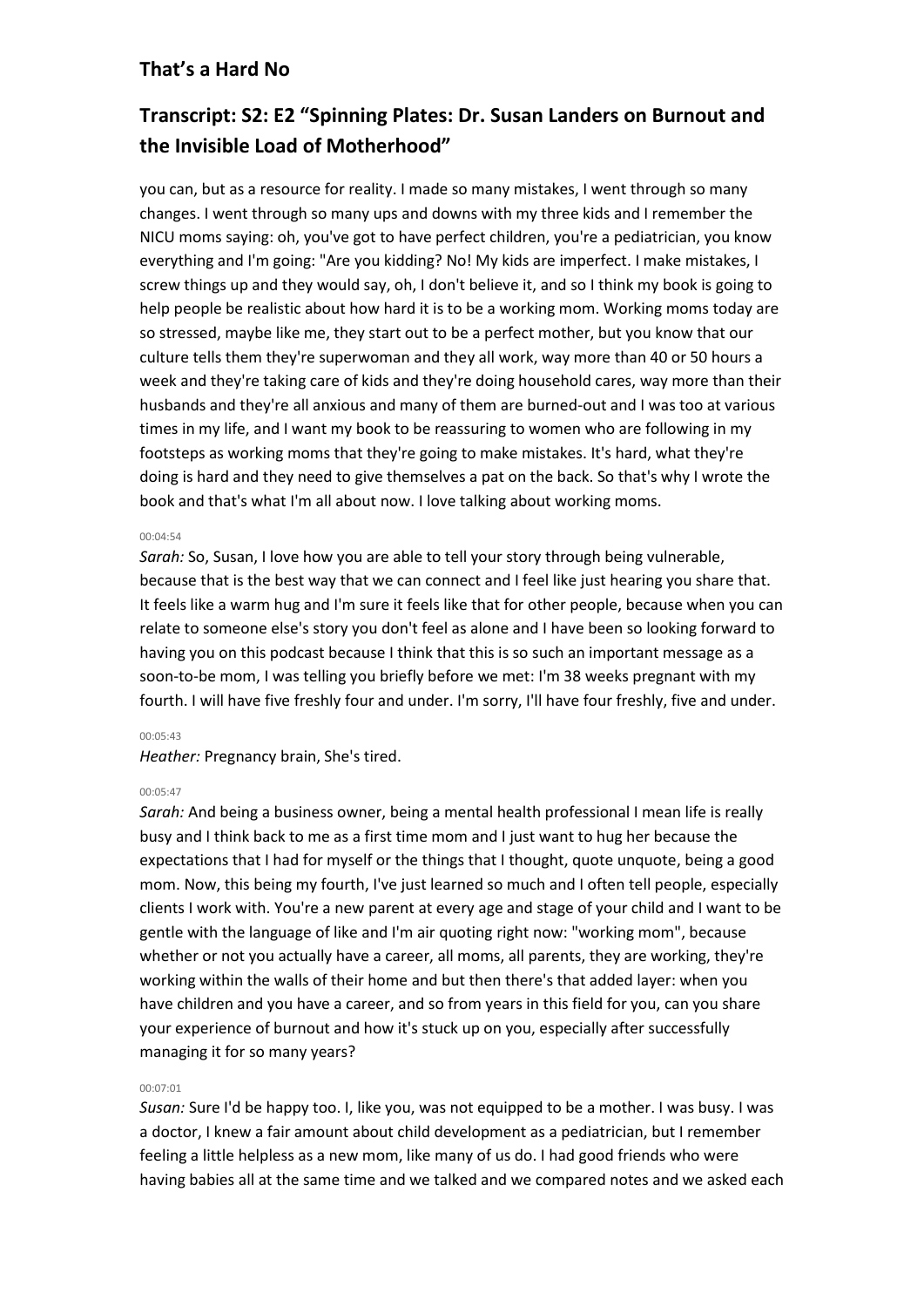# **Transcript: S2: E2 "Spinning Plates: Dr. Susan Landers on Burnout and the Invisible Load of Motherhood"**

other questions and that felt really good. It was very supportive. My group of friends. We had all gotten married at the same time. We all had babies at the same time. While I was living in Houston. I had three kids, three little kids under the age of six. Then we moved to a different city, in a different state. My husband had a great job offer. My job was just still in medicine, still working as a neonatologist, and I went through so much stress. It was unbelievable. I think this was my first time to burn out as a mom. New house, new neighborhood, new schools, all the teachers, all the other parents in the classes. And I had a new job that started like a month after we moved there.

#### 00:08:23

*Sarah:* I'm having, like trouble, taking a deep breath just hearing all of those, All the newness and all the change.

#### 00:08:32

*Susan:* Right, newness, change, and all my friends from Huston left behind.

#### 00:08:34

*Heather:* Your support system.

#### 00:08:36

*Susan:* It was so hard. Well, I had a couple of friends at work, one really good one who was in a different department, and my job was really difficult and I just kept plugging away, trying to do it all, just plugging and plugging, and I would call my friends in Houston and ask them questions and I would cry with my husband and I think that I became depressed. One person thought it was postpartum depression. My third was about a year-old but it was more than being depressed. I was fried emotionally I was working 60-70 hours a week, taking call in the hospital, trying to manage three kids. We were lucky enough to be able to afford a nanny. So I had great help at home, but I kept trying to do everything. It was just like: do it all, do it all this same idiot mentality that I had always had and I worked with a psychiatrist who was brilliant. I'll tell you. He said: let's sort through all the things in your life and whether I was depressed or burn out, I needed to sort through everything. My husband loved his job. I didn't like my job, it was too hard, I didn't fit in. My skills weren't right. I described to him that I was like the person on the ED Sullivan show who twirls sticks and spins plate on the top of the stick and he runs around the stage and he's got all these plates spinning and he's just spinning and if he sees a plate wobble he'll run over and spin it and he keeps them all in the air. And that's his trick. And I said that's me and my shrink. He laughed, he laughed out loud, he chuckled I said what is so funny, he said: why don't you just take down some plates? It was an epiphany, it was an epiphany, and so with him over the next six months I decided what was my priority in medicine for my career, what was my priorty for my children, my marriage, friendships, and I let go of a lot of things at work that I had heaped on my plate to try to prove something to somebody, now my husband, and I still struggled because there was that imbalance. He loved his job and I wasn't very happy, and that contributed to my unhappiness and disappointment.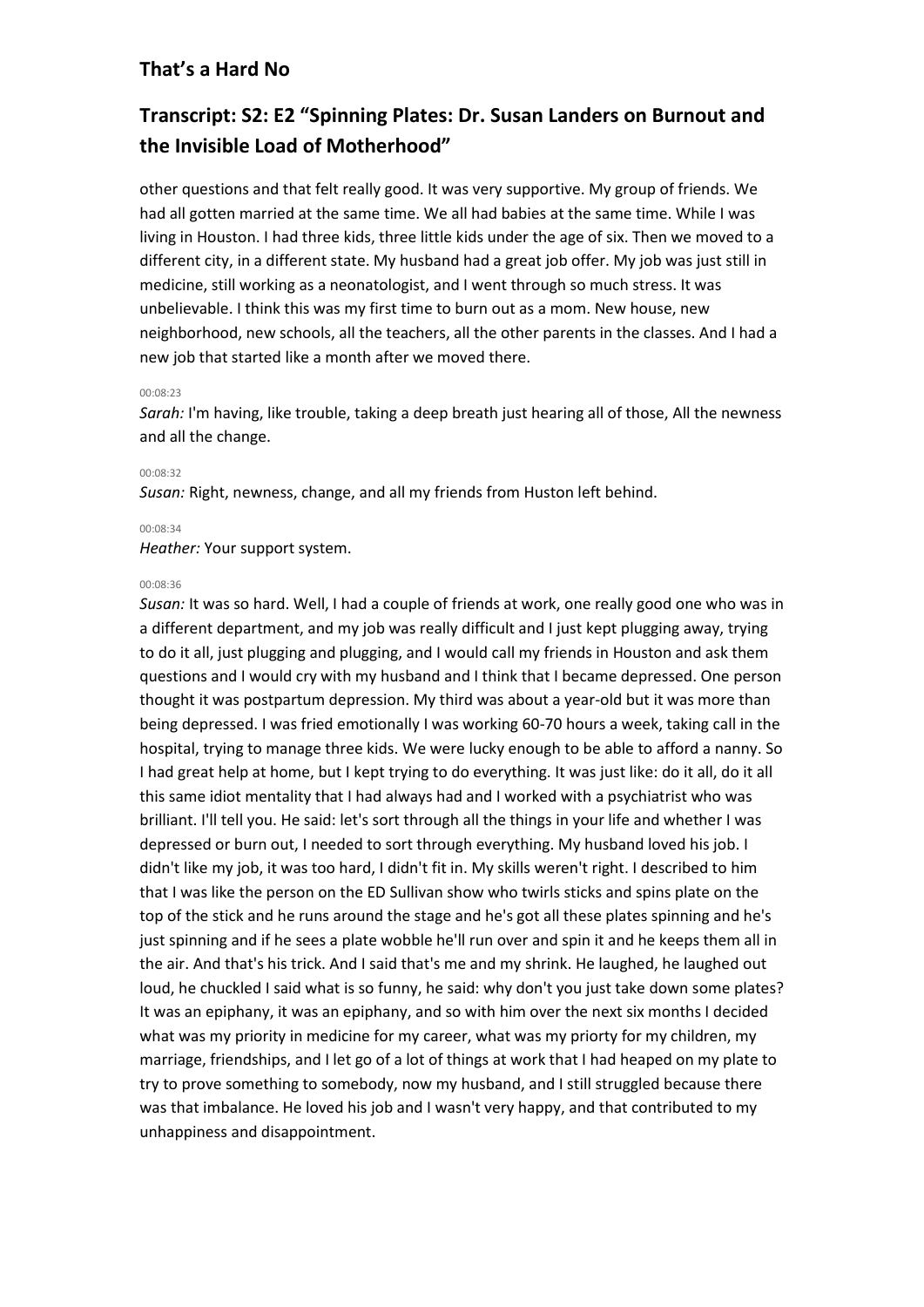# **Transcript: S2: E2 "Spinning Plates: Dr. Susan Landers on Burnout and the Invisible Load of Motherhood"**

### $00:11:08$

*Sarah:* Well, Susan, you bring up so many good points in this and I can totally see that visual and other as we're recording and we can see each other. We're both like bobbleheads over here, you know, nodding and oftentimes with the women that I work with specifically, we talk about who's mothering, the mother? Right and so really trying to figure out like, yes, I'm spinning these plates, I'm showing up, I'm doing these things, but who's taking care of you? And so I'm hearing you say I sought out help. I, you know, talked to this psychiatrist, talked to this therapist, and I think that that's so brave, and something that I know we really want to get across is that it does take a village and we're not fully equipped for these things. And then we find ourselves in these positions where we're feeling, maybe some marital dissatisfaction, or not feeling completely in alignment with the things that we're doing, and so learning more about ourselves and what we need is so imperative for us to be growing and healing through this journey. It's, it's not about fixing it, it's about how do we best show up and navigate with the season that we're in.

#### 00:12:30

*Susan:* Exactly, I was in my early forties. I enjoyed being a mother. I loved playing outside with my kids. I volunteered at the school. I did as much as I possibly could do when I was not in the hospital. But the imbalance with my husband was a challenge. Leaving friends behind from a previous community was a challenge. I did develop one really good friend and she and I worked very closely together. I had a mentor at work that made a huge difference, somebody that could really give me feedback and help me figure out my direction and my strengths. And she was honest. And so not only did I start taking care of myself because the first year we were there I didn't take care of myself, I just ran around taking care of everybody else. Lots of working moms do that. I started to exercise two days a week. I made a point to go for walks with my son. I made a point to go out to lunch with my friend. I made a point to go on date night with my husband and we did some really down and dirty conversations about what are we going to do, hun? Ya know you're really happy here, I don't like it here. We were paying private school tuition for three children. That was ouch. That was hard. That's a lot of pressure and I had the best nannies in the world. I was so lucky, always had people that were easy to work with. That would, you know, give and take and pick up the kids and I could call them and say no, I'm going to get the kids. But it was a struggle. If I had not had therapy if I did not have a professional therapist help me sort through that mess. It was a mess. It was hard work. It was three children. One of my kids had been bullied in the first grade and I was dealing with that right after we moved there. By the time we had been there a few years, one of my children developed dyslexia. I didn't know anything about dyslexia. I had to go learn about that and get her evaluated in the hearing and the vision and all the testing and all the tutoring. It was so intense.

#### 00:14:49

*Heather:* More plates!

00:14:50

*Susan:* And I didn't know how to do that. Luckily, I had great OT, speech therapist, teachers,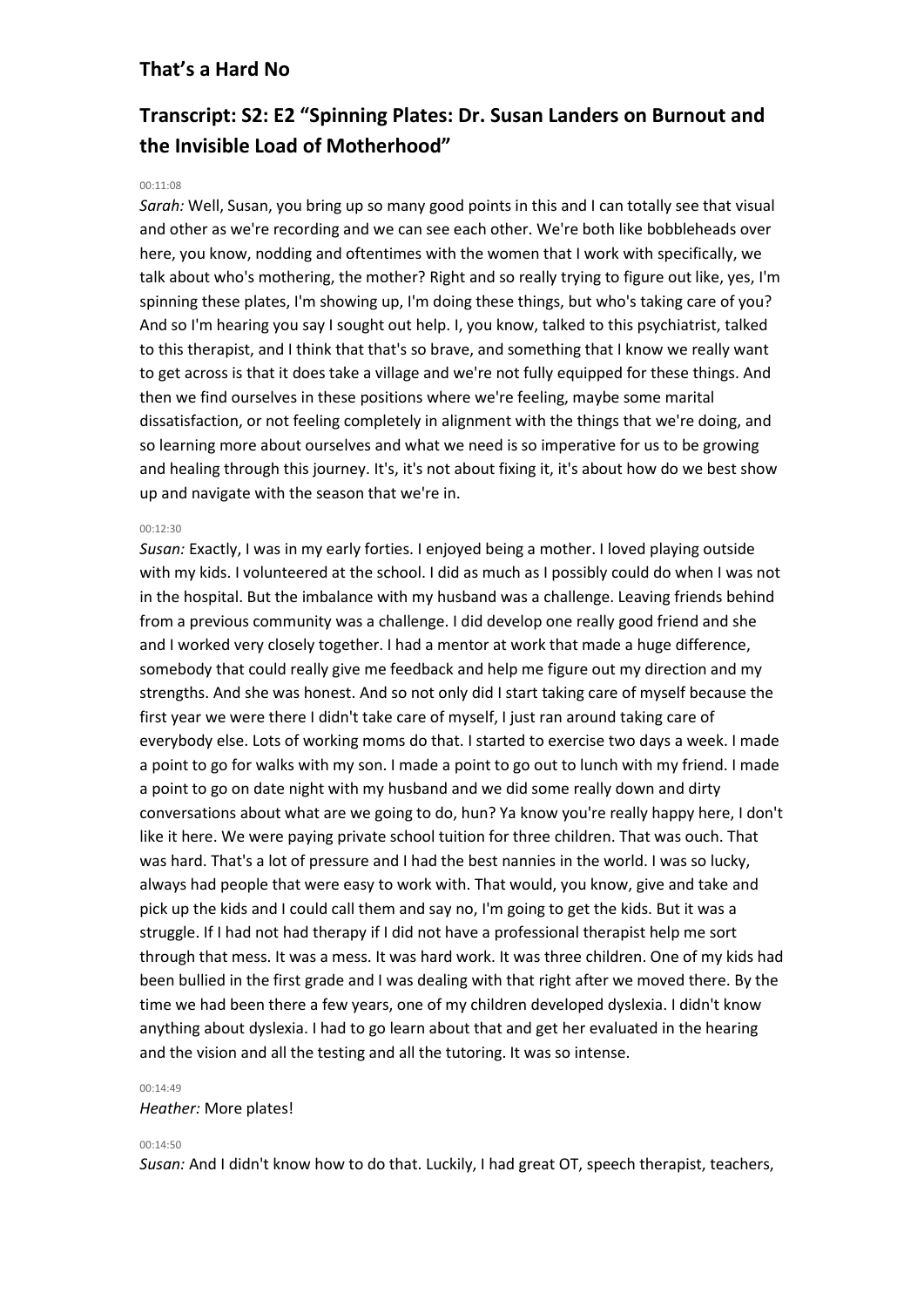# **Transcript: S2: E2 "Spinning Plates: Dr. Susan Landers on Burnout and the Invisible Load of Motherhood"**

educators, good pediatrician. I used my support community to help my kid with dyslexia. My son, who had been bullied years several years before, managed to get through it all by himself. That's a whole 'nother great story, but I learned so many lessons while I was struggling through all of this and my husband and I really came together as a couple. This man loved his job and he would say to me: I just hate it that you're not happy and I said: well, I am happy with you and with the kids. I mean just this isn't the job for me and I didn't know what to do and the mentor suggested I do something different. So I pivoted literally. I took a position as a medical director for an HMO, health maintenance organization, a day job, medical administrator sitting around reviewing cases, going to meetings nine to five. It was a piece of cake and during that, it was interesting. I shouldn't say it was a piece of cake. It was not difficult, not like being in the NICU. It's very interesting. I loved the meetings. I got some training as a medical administrator, went to some fancy meetings. That was fun, but I didn't it wasn't a fit either. I didn't feel like I wanted to work for an insurance company. That wasn't why I went to med school and did all the training. So again my husband and I said: Well, what are we going to do? This isn't right for you either? I said: could we just move somewhere where maybe both of us could get a better job and he, bless his heart, was willing to do that and we started looking, and so I only had to stay in the place where I was unhappy for five years. That sounds horrible to say. I stuck it out for five years, but I did. I stuck it out for five years.

# 00:16:53

*Heather:* Yeah, but Susan, how many women would not have asked, can't we both be happy someplace? Can't we find something for both of us? How many women would swallow it for their entire lives?

## 00:17:03

*Susan:* Oh man, I hate to feel like some women would do that. I'm just so out there with my feelings. I just have always thought that sharing your feelings is the only way to solve problems and I made my husband uncomfortable. I said, honey, we really need something where we can both feel fulfilled.

## 00:17:23

*Sarah:* I think that that is a beautiful message to share. The reality is oftentimes there's a negative connotation with conflict. There's a conflict within us and we notice something feels out of alignment. But sometimes we do, whether it's generational or societal messaging, that we we freeze up and we don't have that conversation, but really reminding ourselves that conflict is a way to connect and if we are able to be vulnerable and share what it is, that's where the problem-solving can happen.

# 00:18:01

*Susan:* I'll tell you another great story. You'll love this as a therapist. We were in that position right when Mars and Venus books came out: John Gray, James Gray, what's his name?

 $00.18.12$ *Sarah:* Yes.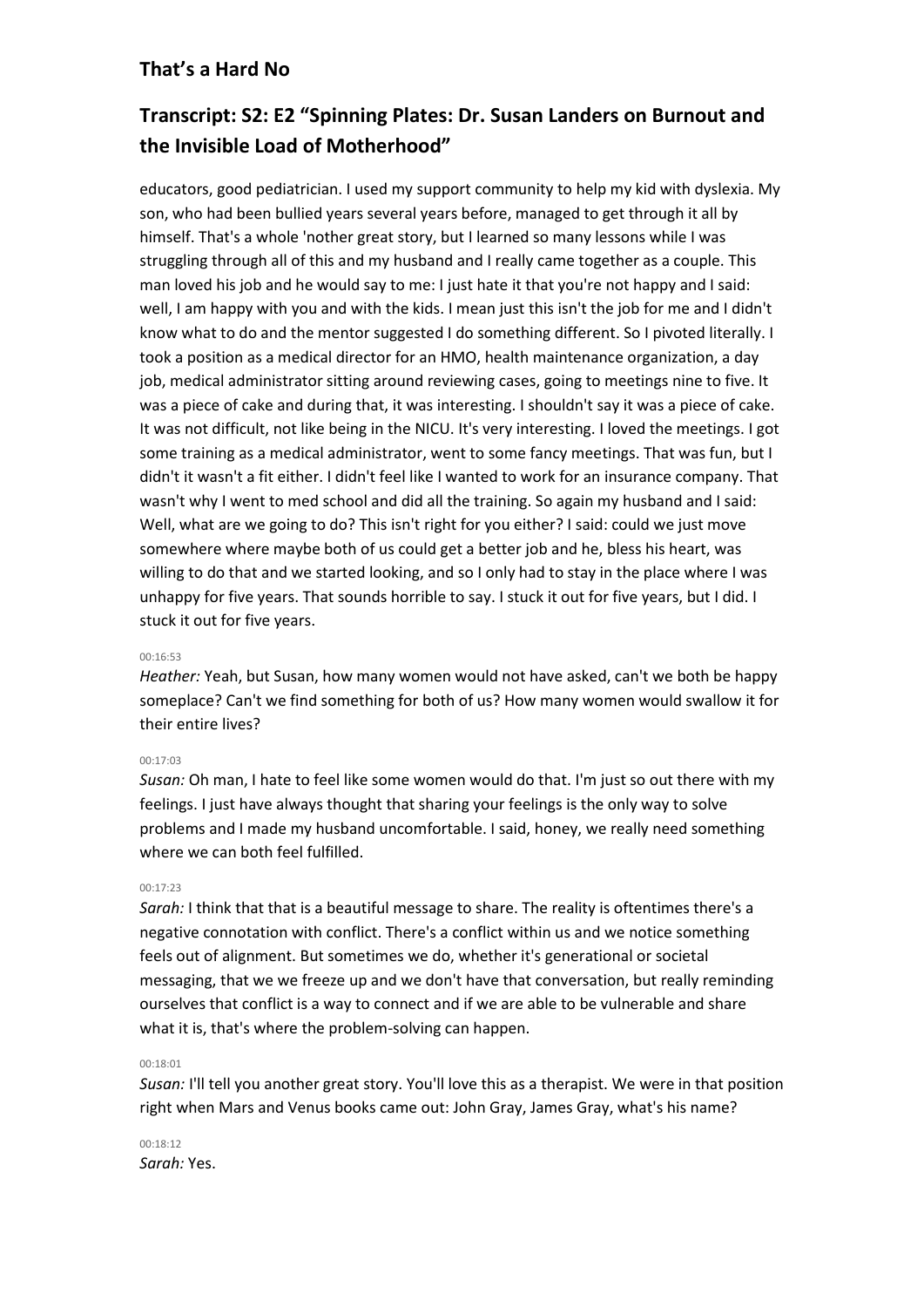# **Transcript: S2: E2 "Spinning Plates: Dr. Susan Landers on Burnout and the Invisible Load of Motherhood"**

# $00.18.13$

*Susan:* And you know, men are from Mars and women are from Venus and I read those books. I just stopped them all up and I had to teach. My husband would come home from work and I would be frustrated and I would tell him things and he would say: well, let's figure out how to fix this, let's do, let's let's figure out how to do this. And that I said: honey, I don't want you to fix anything, I just want you to listen to me. Don't do anything! When I come home upset, just sit there and listen. He learned how to do that! I'm not kidding he learned how to sit and listen and I learned to let him go and sit in his office and go in his cave and contemplate things, because the way he worked through his feelings was really different than the way I worked through mine. And if I hadn't had those books, Mars and Venus books, I would have never figured that out. I guess I would have always fussed at him or something and bless his heart, he learned how to talk about his feelings too.

## 00:19:17

*Sarah:* The key thing that you keep saying is learned, and I'm like loving it.

#### 00:19:21

*Heather:* Yeah, I was just going to pick up on that, yeah, isn't that fascinating?

 $00.19.24$ *Sarah:* Yeah

00:19:25 *Susan:* Oh man.

# 00:19:26

*Heather:* You're continually learning.

## $00.19.28$

*Sarah:* As humans, we are not fully skilled in these things and so it is. It's learning as we go. You know one thing that I do want to circle back to. That you mentioned is that although your children were going through some pretty, you know, different developmental stages and you did have a beautiful village, you had different therapists, you had different teachers, you had a nanny. I think so often that that power of, and we talk a lot about this, feelings can coexist. We talk about that in episodes of this idea that we can feel extremely grateful for all of that support and extremely overwhelmed.

00:20:17

*Susan:* Right! We can.

## 00:20:20

*Sarah:* Yeah, and so I'm I'm wondering, for you and any listeners out there that feel a lot of gratitude for all of the cooks in the kitchen, per say, all of the people that are helping. How did you navigate, not feeling burned-out with having to communicate with all those different people? Because that's also alot.

00:20:41 *Susan:* Yes.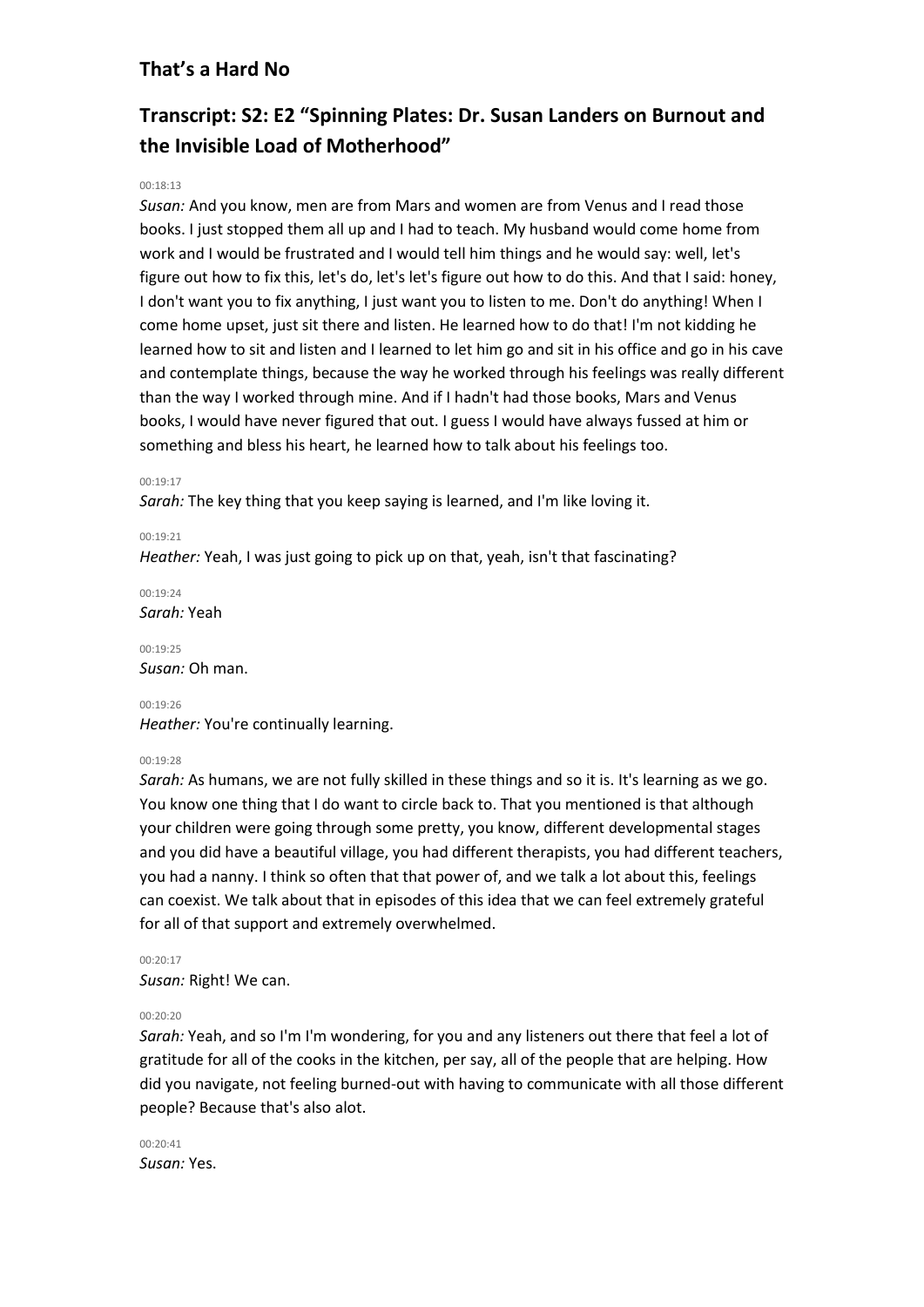# **Transcript: S2: E2 "Spinning Plates: Dr. Susan Landers on Burnout and the Invisible Load of Motherhood"**

## $00.20.42$

*Heather:* And also the guilt, asking for help or saying things aren't working, even though you had all these resources.

# $00.20.49$

*Sarah:* Right.

# $00.20.49$

*Heather:* There are so many women who say, well, so many other women have it worse than me and I shouldn't say anything.

#### 00:20:55

*Sarah:* Which leads to the feeling dismissed and minimized.

## 00:21:01

*Susan:* And my husband could have said my job is more important than yours and we're staying here. He could have done that and there was one conversation we had. Where? Where I said if we don't go somewhere else, I'm going and I didn't even know if I meant it. I don't think I meant it. I don't think I would have ever left. I'm like one of these old-fashioned you get married and you stay married people. We've been married for 38 years. I have so many ups and downs in marriage that I could write a book about marriage. But to answer your question, I trusted my mentor. She was really helpful. I still loved my husband. I resented him. oh, resentment. That's a powerful one. I resented him because he was so happy, I adored my children. I loved their school, I loved their teachers, they worked with me, they let me work with them, they were fine and they kept me posted and I remember there was, there was one time when I was at an end of the year party for my oldest daughter and they were giving out awards, superlatives and this was a fourth grade teacher that I had my older son and then she had Anne too, and at the end of the session she was giving out all the awards. You know, most athletic boy, most artistic girl. At the end of the session at school I kind of got a worried look on my face and the teacher looked over at me and she winked and smiled, and then she presented the award for the best all-round girl to my daughter and I started crying and she came up and gave me a hug and she said: were you worried that she wasn't going to get an award? And I said, yeah, I was actually. I had that kind of teacher. My kids had that kind of teacher, somebody who would look at me and wink and say: oh don't worry, professional mom, your daughter is just a stellar as you are and I loved having personal connections with their teachers, my friend, my mentor.

# 00:23:10

*Sarah:* So I'm really hearing you say that I was leaning into this rather than allowing the guilt or

# 00:23:17 *Susan:* Yes.

#### 00:23:18

*Sarah:* This negative self talk of I can't do this on my own, rather, it's better with more support.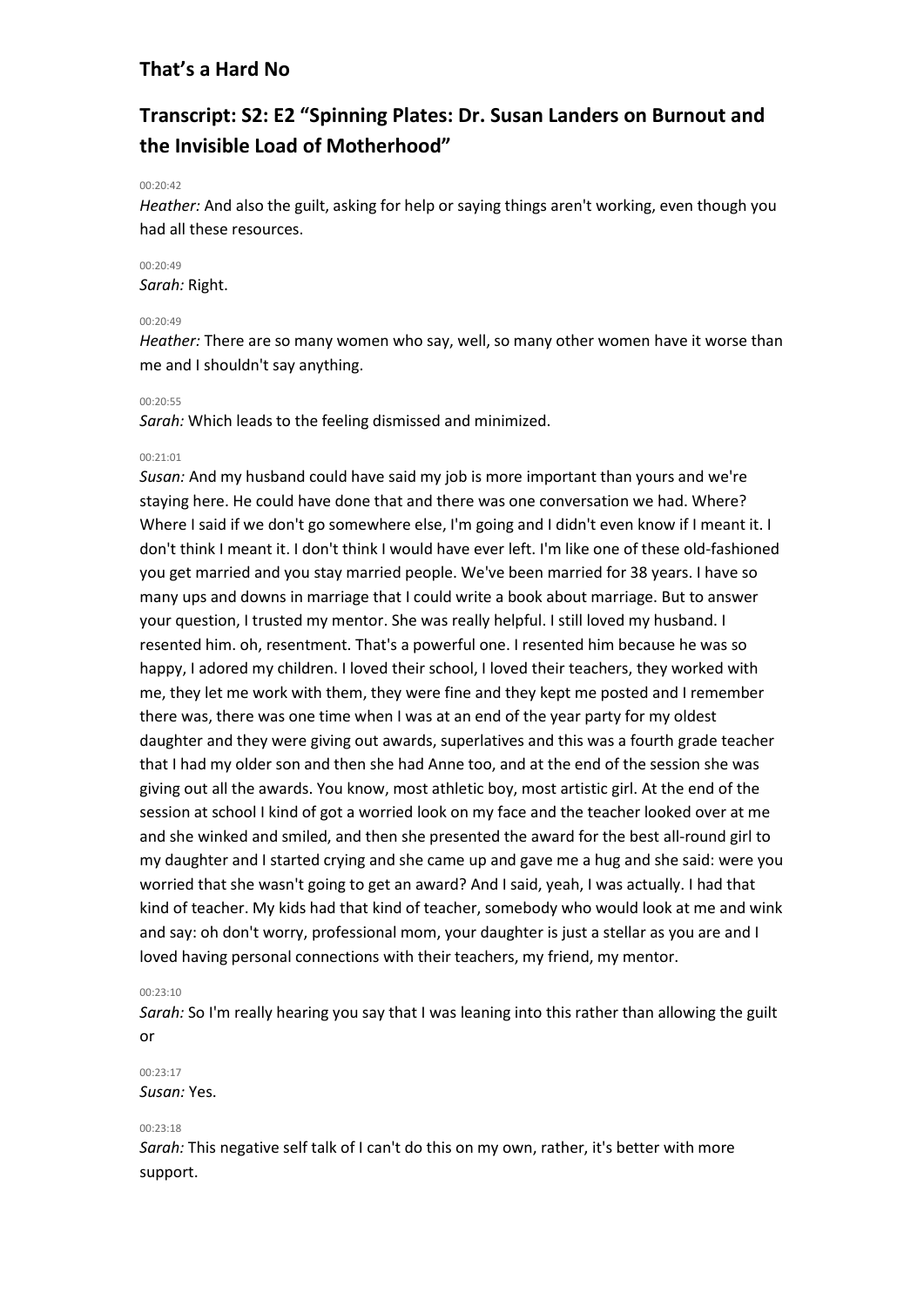# **Transcript: S2: E2 "Spinning Plates: Dr. Susan Landers on Burnout and the Invisible Load of Motherhood"**

## 00:23:25

*Susan:* I guess I somehow innately knew that, because I knew that I had done everything on my own up to that point and it didn't work. And when my friend, my mentor, actually suggested I see a therapist because she thought I was depressed and she said: I know a guy, a great guy, and that's how I got hooked up with this psychiatrist. She's the one who was honest enough to say: you really aren't acting like yourself, you really do need to talk to somebody, and I had talked to her many times, and so I'm really glad in retrospect that she steered me in that direction, she could have said: oh don't worry about it, you're okay, you're just tired. She could have blown me off, but she was honest. She was one of these high level professional women too. She went on to become chair of the department and when we left, when we decided to leave that city and move to Austin, she said: I'm really sorry to see you and your husband go, but I want you to be happier and you will be happier with this other job. I mean that's how much she cared about me and so.

#### 00:24:36

*Heather:* That's awesome.

#### 00:24:38

*Susan:* Mentors are just so important for women who work outside the house, not just good friends, not just a pastor, not just your spouse but mentors as well.

#### 00:24:48

*Heather:* We'll be right back.

#### 00:25:00

*Heather:* And we're back with Susan Landers. So, Susan, I'm going to backtrack a little bit. You were talking about how you are just running around the first year, just reacting, reacting. So many moms do that and they just get so overwhelmed they get burned-out before they know it. Thinking back to when I was first a mom, I jokingly call it my Martha Stewart phase, when I felt like I had to have the perfect house and the perfect food and, very like, crafted everything. Just you know, it was just spun myself in circles and after a while I was like. This is unrealistic. I can't live like this.

#### 00:25:34

*Sarah:* We are both recovering perfectionists.

## 00:25:36

*Heather:* Yes, yes, yeah, so I'm thinking about. You know, Sarah, and I talk a lot about talking to yourself more than listening to yourself and all the voices in your head that tell you all the shoulds and coulds, and so I'm wondering, as you were kind of coming out of that year and working with a therapist and and like relearning or unlearning, I should say: like what voices were you hearing in your head before? Were you even aware of them and like what did you have to start telling yourself?

### 00:26:11

*Susan:* The voices that I was listening to were: you have to be perfect, you have to achieve and accomplish because I became a doctor before I became a mom and I had this "I'm going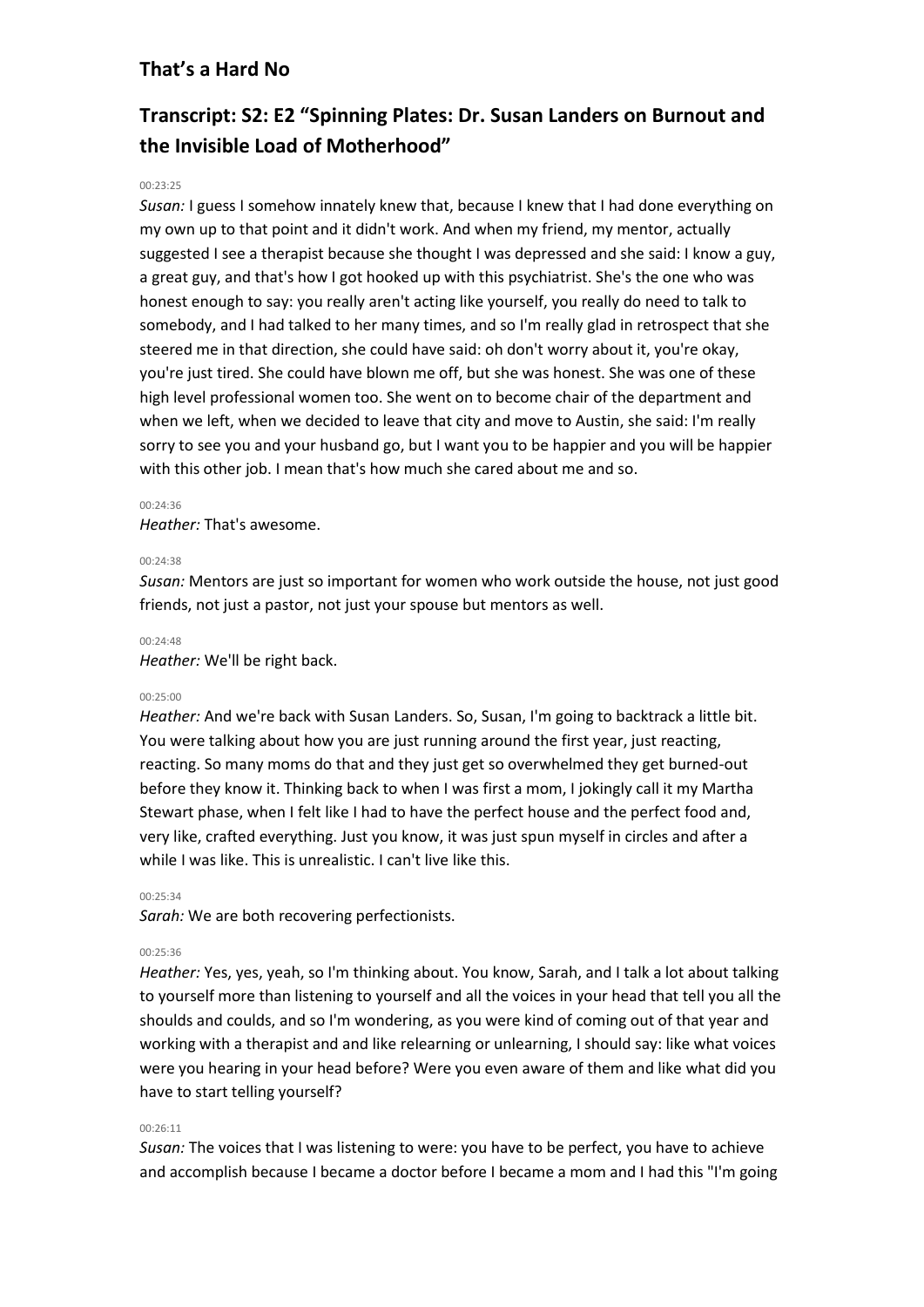# **Transcript: S2: E2 "Spinning Plates: Dr. Susan Landers on Burnout and the Invisible Load of Motherhood"**

to be an academician, I'm going to write papers, I'm going to do research," I had this idea of what I was going to do in medicine and I had a couple of mentors in Houston and was emulating them now. Neither one of them had children. One of them wasn't even married, and so the things I told myself with "you should do this. You need to be able to do this. You're not doing enough research, you're not writing enough papers, you're not spending enough hours, you're not taking the work home with you" and it was all negative. Everything I told myself was should, should, should. And when I finally started looking at my plates, I thought my children were more important than that research project and I thought my marriage was more important than revising that paper for the third time. And I thought my friendships were more important than developing a new program in the clinic. And so I actually sat down and made decisions. I weighed things out and I said what makes me happy, what brings me joy? And I don't know how I learned how to do that. I guess I read some things that said we can make choices as working mothers and an older mentor in Houston. She was also neonatologist. She was also married to a nephrologist and she said: be able to do a lot of things in your life, but you're not going to be able to do everything, and that was one of the best pieces of advice anybody gave me, and I believed her because she was an accomplished physician too. So what I started to tell myself was I need to do the things that are most important and my children really needed me. I mean they all had various challenges at various stages. My little three-year old daughter, the year before she was diagnosed with dyslexia, she suffered a dog bite in the face. We were out in the neighborhood. It was horrible, it scared me to death. She was ten feet away from me and this family dog, spring Springer Spaniel, snapped her and laid open her lip. And that terrified me and I thought, oh my god, if I hadn't been there? Heather, I would lapse back. Into the oh, I'm not a good enough mother. How how could I let this happen? And how did I let a dog bite my child? I was ten feet away. I couldn't keep the dog from biting her, and so things would happen that would remind me that I was not a perfect mother and I kept trying to be. I have to admit, you know, if you're a perfectionist, it takes a long time to unload that. It takes a long time to say you're good enough the way you are, you're really good enough. You don't have to go to every swim meet, you don't have to drive two hours to get to every soccer game, soccer tournament, whatever it is.

## 00:29:29

*Heather:* You have to let go.

# 00:29:30

*Susan:* Yes, you have to let go of some things and you have to make choices. And so, and my husband was so good at that, he was good at saying: just loosen up a little. I'll tell you another secret why I recovered so well. I'm a terrible cook and my husband is a great cook and he loves to cook, and so he's always done all the grocery shopping and cooking, including with the kids, and I always did everything else. The nanny and the teachers and the PTA and the sports and the uniforms and all that. And so we had a great division of labour. A lot of moms have a terrible division of labor and try to do too much.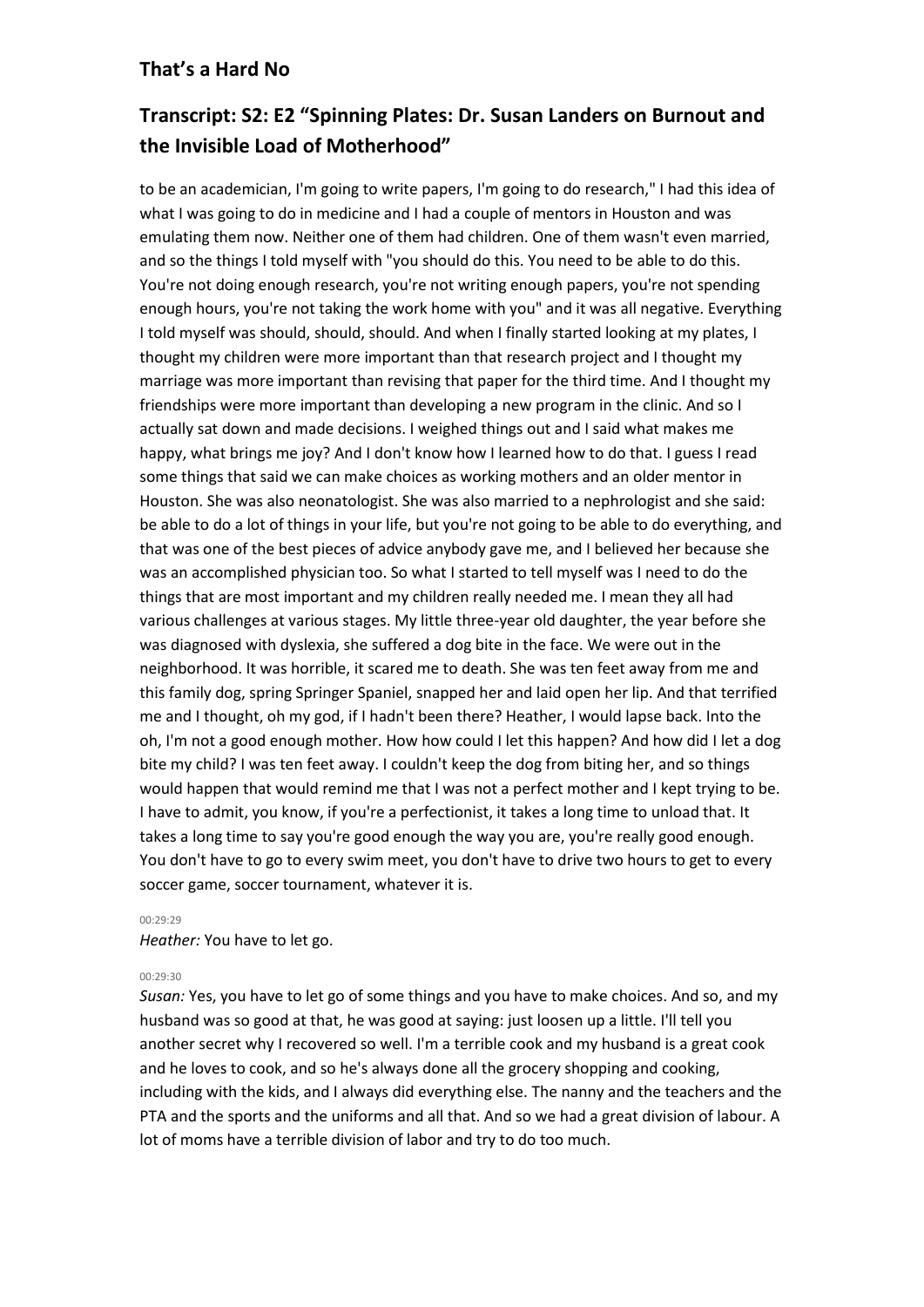# **Transcript: S2: E2 "Spinning Plates: Dr. Susan Landers on Burnout and the Invisible Load of Motherhood"**

## 00:30:16

*Sarah:* There is a book called Fair Play by Eve Rodsky and she talks about this, about that equal partnership, and specifically she has a game that she created, that there it's a deck of cards, and so this deck of cards has all of the things to manage the household, to manage the family, to manage the finances. And it's not about blame, shame, judgment or criticism, but just acknowledgment, and so to take that deck of cards out and then say who's responsible for this one, who's responsible for that one? And more times than not, what couples recognize is that the woman, he has more of the cards, and so it's really trying to just understand, as recovering perfectionists, as people that do like control, what can we delegate? What can we give up control and trust our partner to do that? But I think that's really hard.

#### 00:31:19

*Susan:* Right it is.

## 00:31:21

*Sarah:* And so this almost invisible load that mothers carry, because we don't always see the things behind the scenes today, like you know, had to register my son for safety town and I had to, you know, order their pictures that they had just gotten taken for spring pictures. Like all of these things, it's like an invisible load that my husband doesn't realize. He sees, you know, ching ching, ching ching.

#### 00:31:51

*Heather:* Yeah, things just happen.

#### 00:31:52

*Sarah:* So when I'm talking to clients and understanding this idea of invisible load of motherhood, there's often this mom rage that it's like we talk about our check engine light goes off, there's something deeper under the hood, and so when it comes to burnout and there are so many unrealistic expectations that are placed on moms, we get things so mixedup whether it's from what we witnessed from our upbringing or what society is kind of telling us this again. Air quoting "perfect mom", what specific advice or recommendations would you give to these women who feel these false messaging or these limiting beliefs for them to, you now, acknowledge that this is not serving them? What what advice would you give them?

#### 00:32:50

*Susan:* I would advise them to bounce it off a very good friend, my good friend the pathologist, had a husband just like mine. He was involved and he enjoyed cooking and he was there and he helped, and so she and I compared notes. I would advise them to take any resentment they feel as a big red flag. I think resentment is the worst thing that can come in a marriage and when I felt resentment, "my husband has an easier life than I do". It was horrible for me, and if my therapist had not helped me work through resentment, I probably would have broken up my marriage. I was so mad and so resentful. I didn't have the sense when it first started to know that I was doing too much, that I had literally created my own burnout by getting overwhelmed with everything.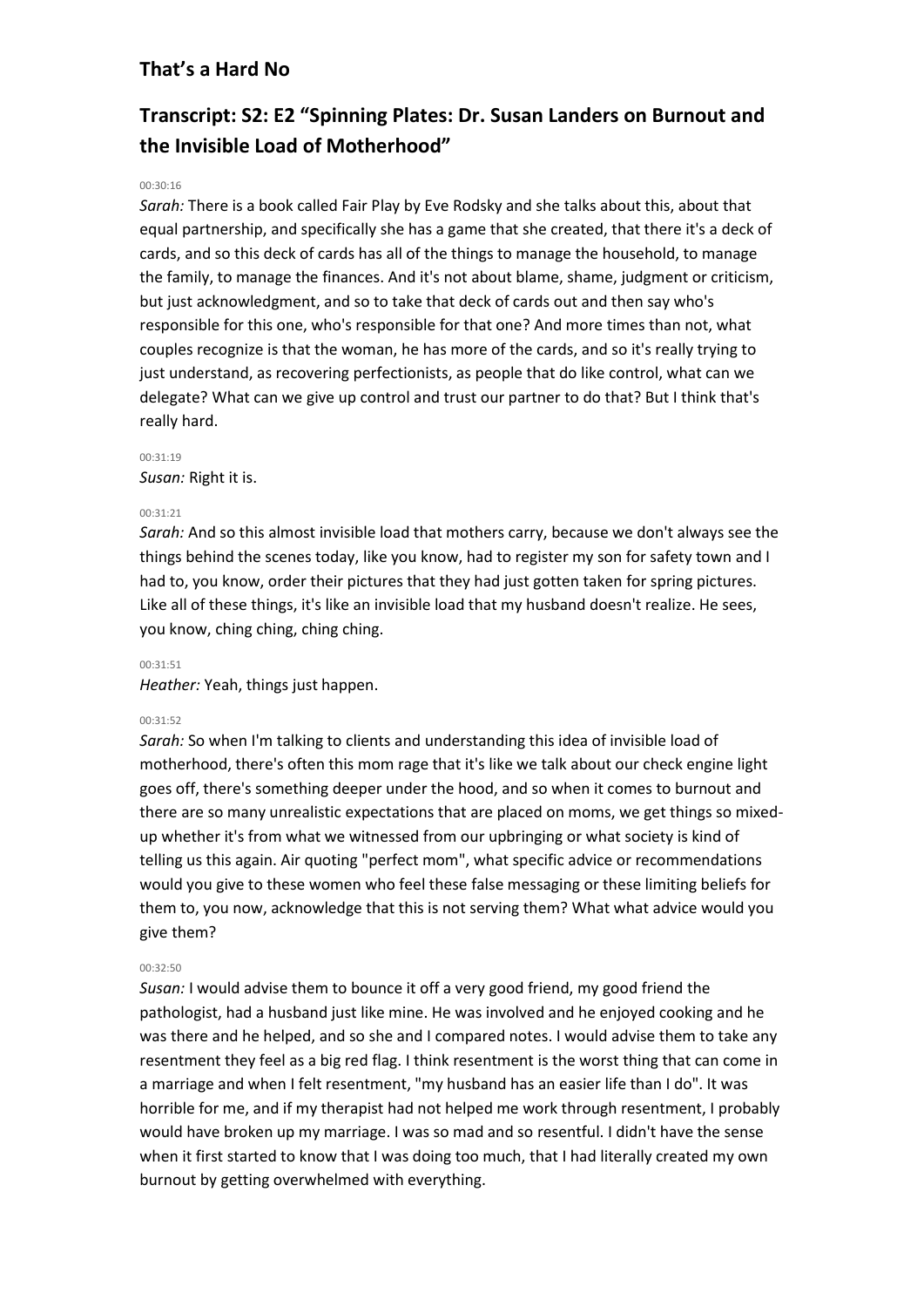# **Transcript: S2: E2 "Spinning Plates: Dr. Susan Landers on Burnout and the Invisible Load of Motherhood"**

### 00:33:54

*Sarah:* So that resentment was a signal to let you know - ok, there's something deeper going on, and then you were able to unpack that.

# 00:34:04

*Susan:* Exactly, I think resentment is a big red flag for women, and not having someone to talk to is a huge detriment. You know whether it's your best friend or a therapist or your mother, your mother-in-law friend at work. I suspect the pandemic has isolated people so that they have not been able to talk as much to their colleagues at work and that has been a handicap. I feel certain of that. I've talked to lots of working moms in going to the fitness center where I go, now, their younger working moms, and they say: "I feel so alone". Call somebody up, go do something, go take a walk together. You've got to have somebody to lean on to open up to, and I never found a friend that was surprised at my stories. They were always going through something that was comparable or worse, or it was just I mean, we all go through the same things. We all have all these challenges that pull at us from all these different areas and it's okay to say to a friend: man, I'm really overwhelmed. I don't know what to do. What would you do and it's so helpful to share your feelings with another person.

#### 00:35:25

*Sarah:* And allowing ourselves, giving ourselves permission to do that, and Heather, you often talk about your two close friends and how you're always going to them, and you know they're kind of your accountabilibuddies, your accountability partners, and I just think one thing that I all struggle with, even though, as a mental health professional, I have all of these tools, it's it's being human sometimes and recognizing I can tell these people I'm struggling, and that doesn't say less about me, and so I think I don't know if either of you, but sometimes that can be really hard. It's because we want to make it seem like we have it all together and yeah.

00:36:13 *Heather:* Oh yeah.

00:36:14 *Susan:* We do.

00:36:15

*Heather:* Yeah, it's hard to let people in and see, you know the frayed.

#### 00:36:20

*Susan:* The frayed edges.

#### 00:36:23

*Heather:* Yeah, yeah it's hard sometimes, you know, I found when I was young (er), raising my children, that the expectations I was getting were a little bit from society, from Martha Stewart, and you know all that "perfect mom" stuff. But also because. I didn't grow up in a home with a traditional nuclear family: you know I was a single kid, raised by a single mom and my grandmother. And we had Lot of struggles. I've talked about it before, so I had this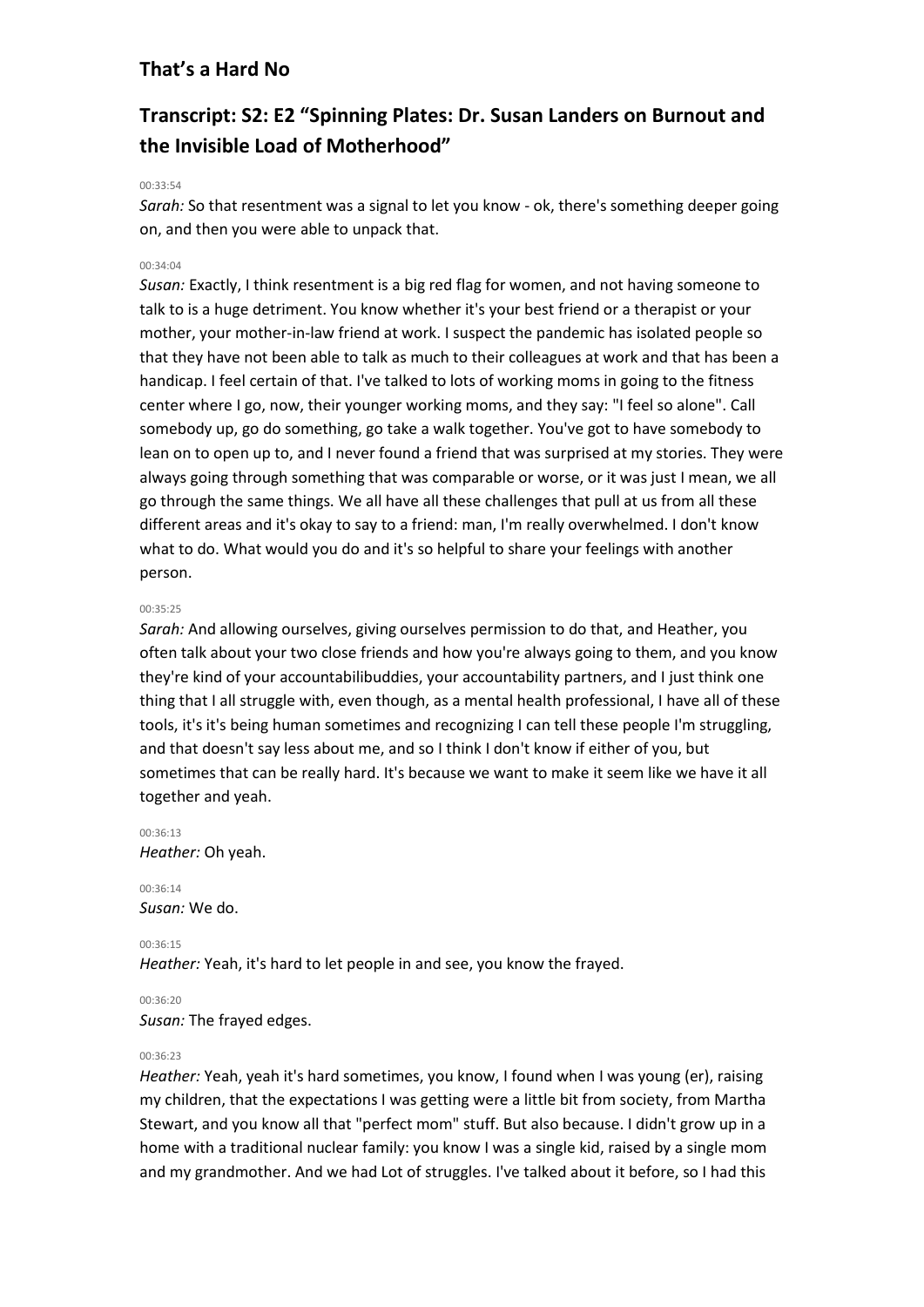# **Transcript: S2: E2 "Spinning Plates: Dr. Susan Landers on Burnout and the Invisible Load of Motherhood"**

idealized picture in my mind: of the perfect suburban home with two kids and a husband and a pet. And so I kind of piled a lot of expectations, unrealistic expectations, on myself, of what that should be. And speaking of resentment, like I had resentments that I then kind of built-up because I wasn't communicating expectations I had for John, my husband, and he had some resentment because he was feeling the pressure, you know, of like, providing, you know and so like, it took us a while to really acknowledge those things and talk to each other and talk about things aren't always 50-50 in a marriage, sometimes it's four and 60, sometimes it's 60-40 and it's it's over the long haul you, you call it counterbalanced, Sarah, like sometimes someone needs to give more and someone needs to take more. So there's a lot of forgiveness and letting go and just realistically looking at your life and not comparing yourself to other people

# 00:38:04 *Susan:* Right, right!

00:38:05

*Sarah:* And constant communication. I think you know that is just so big/

00:38:10

*Heather:* Right, right.

## 00:38:11

*Sarah:* And as you're sharing this, I'm thinking about, like the load currently in my home and our situation is that with these three young children, me getting ready for maternity leave and also being very pregnant, there's certain things where sometimes I feel like you have an over functioner and an under functioner and giving yourself permission to say here's what I am able to do. Here's where I need you to better to show up and being able to be on the same page. So we don't have this again. I call it the shitty committee, Susan, that meets in my head that that tells me all of the reasons, all the things I'm not doing well, but I have to remind myself, you know here is how I can best show up and I'm also very, you know, fortunate to have a partner who can compensate during times and he's not resentful towards that because we're we're talking about those expectations.

# 00:39:11

*Susan:* Right right, yeah, I was lucky to have that kind of partner too. He was perfectly happy to look after kids. When I was at the hospital for 24 hours, we alternated weekends, so I was there when he was at work and vice versa, and so sometimes that worked, sometimes it didn't. He was happy enough cooking and shopping for groceries and he was really happy to let me do everything else that had to do with the children in school and sports. So I was really lucky that we were balanced and we were also balanced in personality. I am much more of a go-getter nose to the grindstone kind of person and he's real laid-back real easygoing I mean he wouldn't even fight with me. It was terrible. "We need to talk about this!" We don't need to talk about it right now. You need to calm down first. I mean so I was so fortunate to have a spouse that balanced out all of my anger, fatigue, overwhelm. He would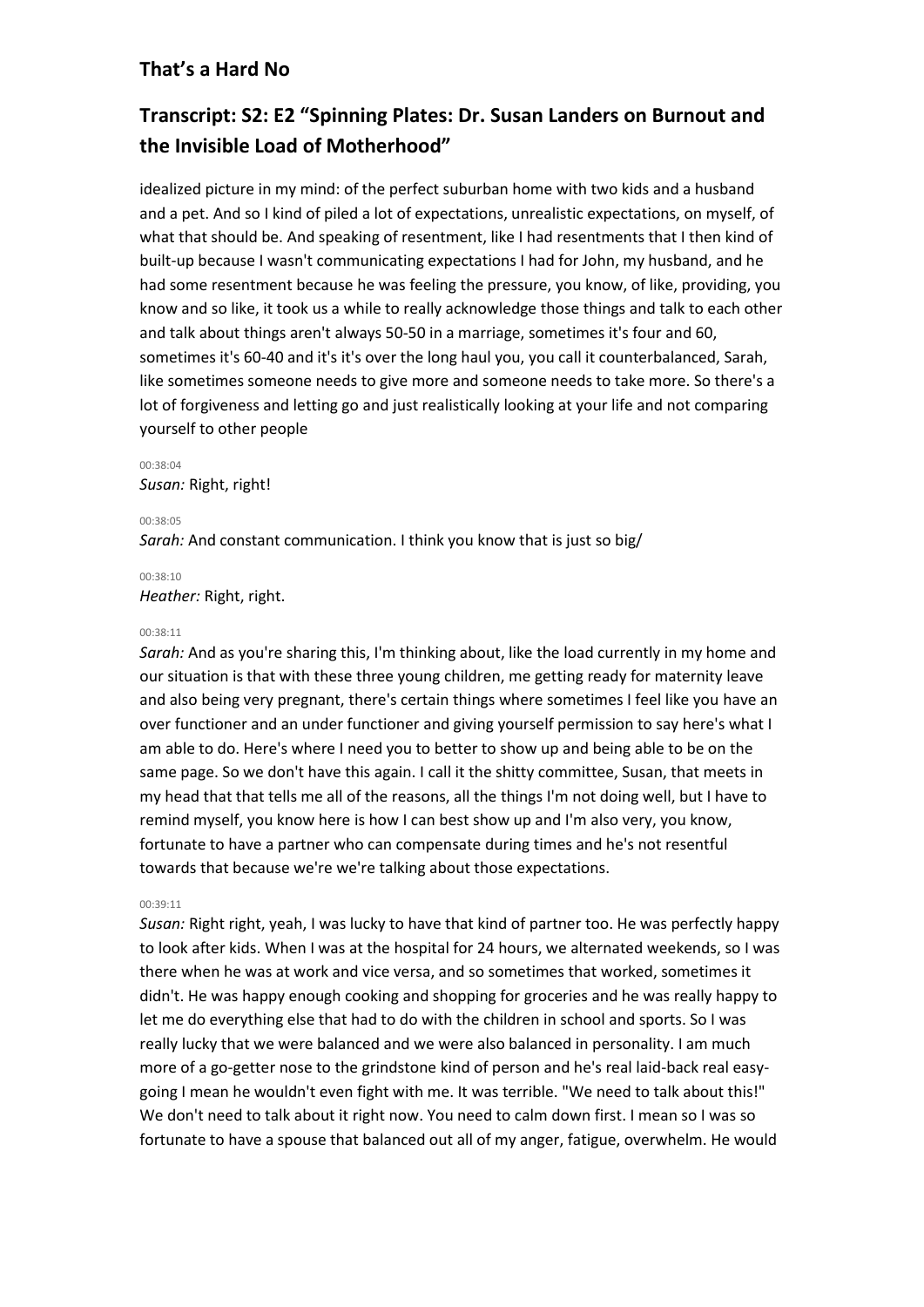# **Transcript: S2: E2 "Spinning Plates: Dr. Susan Landers on Burnout and the Invisible Load of Motherhood"**

look at me sometimes and say: you look pretty overdone today. Why don't you go and take a nap? I mean things like that are so important in a marriage.

# 00:40:27

*Sarah:* And most men they do want to show up. I want to do those things. The problem is is that as women, we feel as though that's part of our responsibility, and then we also think that, or at least I did. I thought well he should know he should be able to read my mind.

# 00:40:52

*Heather:* That's me, ding ding ding. Doesn't he know this already?

# 00:40:57

*Susan:* Yeah, they should read our minds, they don't know how to read minds. That was the period when I learned to tell him what I needed him to do, I need you to pick up the kids at this time. I need you to meet me for the parent/teacher conference. I need you to cover this Saturday because I've got to take Anne to a swim meet and sometimes I would even write things down. And of course there's a family calendar and his schedule and my schedule and teams and sports and all this. But I got really good, finally, at telling him what I needed him to do and he would do it.

# $00.41.32$

*Sarah:* And part of the work that I do, working with couples, doing a lot of relationship therapy, Gotman Institute has a lot of really great free resources for things like this, but also it's it's that soft versus harsh startup and making sure that when we are communicating these things we are being direct in verbalizing, but not in a way where we're talking at the person but we're talking to them.

## 00:42:01

*Susan:* Right.

# 00:42:01

*Sarah:* And so I think it's important that we continue to have those open conversations, because again, and I'm going to go back to this language of like mom rage, that happens where you know we get really upset or we're noticing that our feelings are more intensified if we don't take time to take a good deep breath to really reevaluate. You know the dynamics within, you know the family, that's when those things were completely disregulated, and so that's where the burn out and things like that, you know, can happen. So communication, open, honest, direct communication is imperative.

## 00:42:45

*Susan:* Communication is key. I'll tell you all another instance that happened years later. I don't know if it was full-blown mom, burn out, but it was pretty close. My third child was a rebellious teenager. She skipped school, she wrecked cars, didn't turn in work, she hung out one night with her boyfriend, she got tattoos in Austin. It was really easy to get tattoos and I was coming unglued, I was busy at work, but not so busy that I was preoccupied. But I became preoccupied with her trying to control her and she was a teenager that I couldn't control, and I almost it almost got so bad that I felt like I wanted to give up on her. And my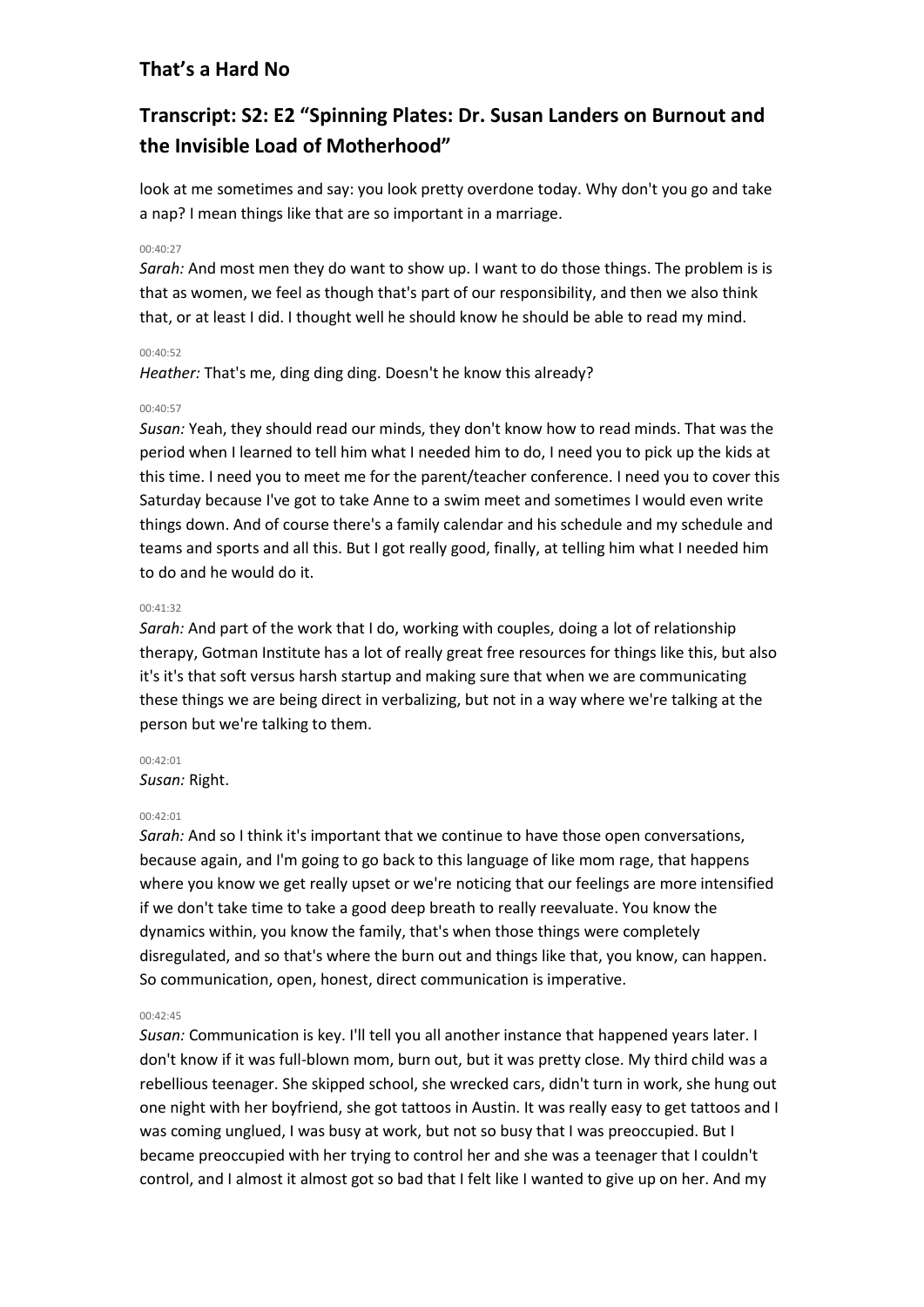# **Transcript: S2: E2 "Spinning Plates: Dr. Susan Landers on Burnout and the Invisible Load of Motherhood"**

husband said you need to go talk to somebody, because you and Laura are butting heads and he he didn't interact with her like I did. He didn't fight with her, I fought with her, and so my husband helped me realize that Laura and I had developed this adversarial relationship and I had to get help again, another time in my life, I got professional help. And learn how to prevent my daughter from triggering me. She would say things like you're never here, you didn't do so, and so it's your fault that so and so happened, and she would just be this horrible teenage self, and here I was going. This is my fault. I've created this. Oh my god, I've created this monster. What's going on? And so I had to learn how to not react to her. I had to communicate with my husband, I got some professional help and we got through that phase. But it was a really difficult one year phase, really difficult. The teenage years are tough, they are very tough. I know it's tough to have little ones. All the stages are good and bad in their own way.

# 00:44:57

*Heather:* I tell-all my friends with younger kids like when they're younger its physically exhausting because there's just no let up and you're just physically doing all the stuff. But as they get older, bigger kids, bigger problems, I have 25 and 20. They still have, you, they still need their mom.

## 00:45:12

*Susan:* Yeah, big problems.

## 00:45:14

*Heather:* Yeah, big problems, so it's tough, it's really tough.

## 00:45:17

*Susan:* That was a time of almost motherhood burn out and my husband helped me to recognize that I was going down the rabbit hole trying to fix her and I couldn't fix her, and I had to take care of myself and learn how to not react to her. And and we got her some help too, and she had a great assistant principal who thought she was funny and he thought it was all amusing, all of her bad behavior, and so we got through it and she got accepted to a good college and went away to college, and it was like a weight lifted off my shoulders.

#### 00:45:53

*Sarah:* And I really appreciate you sharing that and you know, to reiterate what we talked about in the beginning, you're a new parent at every age and stage and we all need different help and support during different seasons and I think in a lot of research shows, as humans we go into that fix-rescue-save mode and it's really about holding the base right. And so what you were able to do, and again, this is not default anyone. It's the reality that these are skills that we just never learned, but it's never too late to learn and to recognize that when people have these big feelings like we all do, how can we hold space for one another to allow their humanness to be present while also problem-solving and supporting and knowing that it's temporary. It's not permanent and I'm so glad to hear that, although I can't imagine how long a year felt for you with going through, you were able. That's part of your story.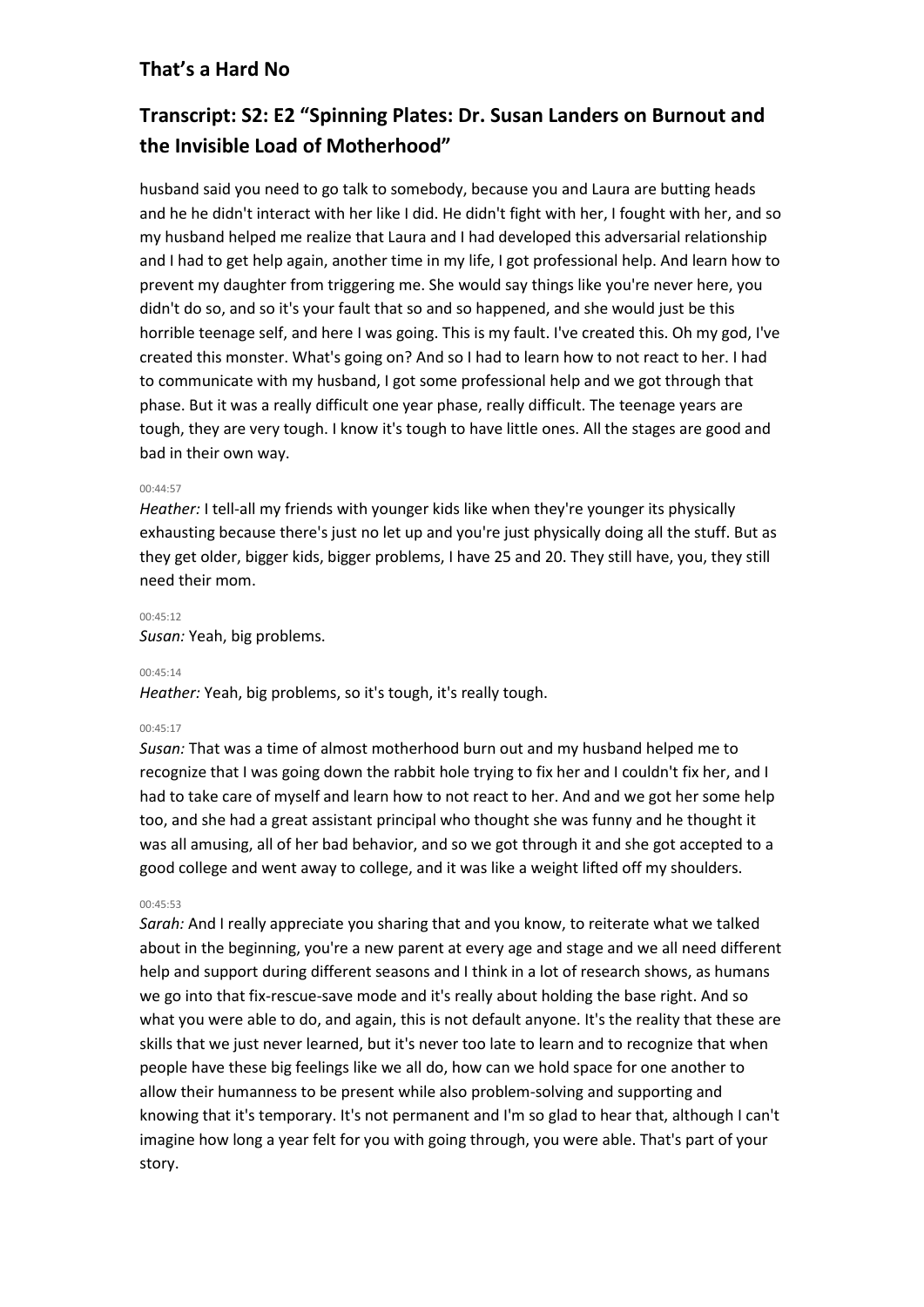# **Transcript: S2: E2 "Spinning Plates: Dr. Susan Landers on Burnout and the Invisible Load of Motherhood"**

### 00:47:00

*Heather:* Right so we're almost out of time and I mean I feel like we could go on forever about mom burnout. I know you also have specific insights into burn out in relation to the medical field, and there's a lot of people right now. There's a crisis going on where people, because of the COVID situation, have gotten burned-out and have left the profession or are considering leaving. So I wonder if you can just share some of your insights and experiences relating to that.

#### 00:47:31

*Susan:* Oh, I'd love to. I suffered my final episode of burn out at age 60 before I retired and it snuck up on me. I'm sure the folks who've been through the pandemic do not feel like it's snuck up on em, but I recognized that I was physically exhausted, emotionally overwhelmed. Then I started to detach from my patients and not care as much about them. And finally, yeah, I would dread going to work when bad things happen to little babies. I just I was so tired of dealing with it and I can't believe these healthcare workers that have looked at all the death and all the suffering during the pandemic. I know it's trauma in their brains. Finally, I felt unfulfilled. I felt like I wasn't making a difference and I bet a lot of these doctors and nurses early on in the pandemic felt like they weren't making a difference. I read about burnout again I talked to a therapist, which helped a lot and I changed my practice. I cut my hours back to 35 a week. I went and worked at a low risk labor and delivery setting-normal newborns-for the most part, I did things like take a yoga class, exercise three days a week, journal, take friends out to lunch and rekindle friendships. I took piano lessons. It was wonderful, it was great. Well, I played piano when I was a little girl, but I took piano lessons and you know you get lost in the music and the practicing and it's so good for your brain and I picked up a hobby. I love needlework, counted cross stitch, so I healed my burn out over a couple of years and I was lucky to know all the techniques to do to recover. I don't think nurses and doctors today take very good care of themselves because we haven't taught it very much in medicine and nursing, and so I'm a big proponent of talking about burnout and letting physicians and nurses know where the resources are. The American Medical Association and the American Nurses Association have have lots of resources online. There are tools that they can use to assess whether or not they're burned-out there are things they can do in their workplace that make a difference and they can get a coach. There are lots of professional coaches out there that talk to doctors and help them heal in place. I was fortunate to heal in place kind of on my own with a therapist, not with a coach. But a lot of younger physicians and nurses may need a coach or a mentor to help them recognize that they're burned-out, accept that they need some treatment, and there are lots of different ways to treat it listed six or seven of them, and then work towards preventing it in their workplaces. That's the work we have to do, Heather and Sarah. The medical establishment is filled with healthcare systems that are sluggish, that are

00:51:00 *Heather:* Inefficient,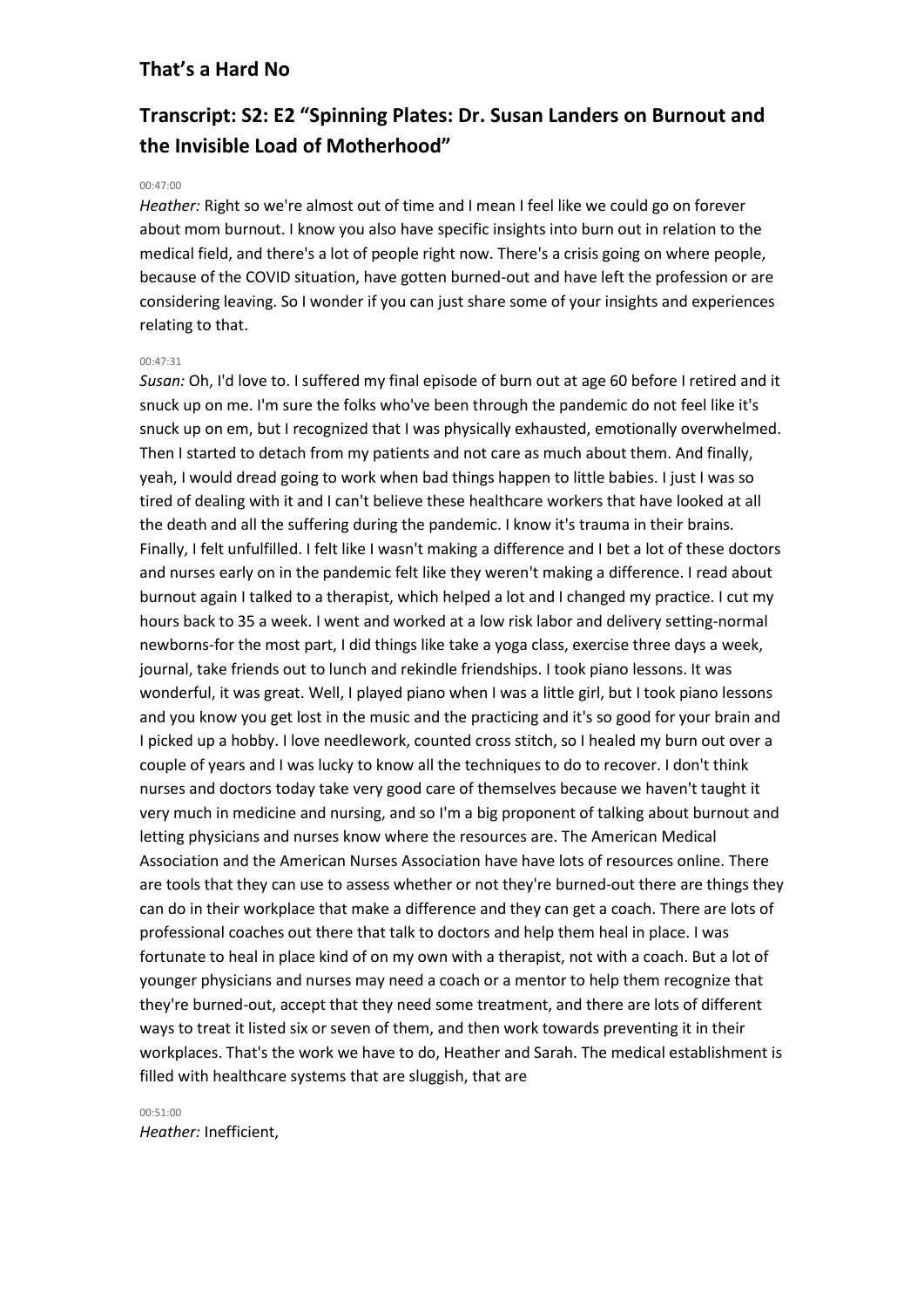# **Transcript: S2: E2 "Spinning Plates: Dr. Susan Landers on Burnout and the Invisible Load of Motherhood"**

# $00:51:02$

*Susan:* Very inefficient, and doctors and nurses, as they get through this pandemic, are going to have to say what things did not work for us. We need to change. The things that did work for us. We need to do more of it. Each practice should have a wellness champion, a physician or nurse who says we're going to talk about wellness. We're going to survey once a year. We're going to measure things in our practice, that work. We're going to get rid of things that don't work, and there again there are lots of resources. Stanford has a whole program called WellMD, Mayo Clinic has a good program, and so I think, as healthcare workers go through this experience, my hope is that they will take advantage of some of these resources and that they will demand that healthcare organizations change. They should demand that we've got to fix this system so that we can stay well and healthy while we're taking care of other people. There's nothing better than being a doctor or a nurse, but you have to take care of yourself in order to do that.

## 00:52:19

*Heather:* Do you think, prior to this COVID situation, that there was like a bravado thing going on where people wouldn't admit that they were burnt-out or that they needed help? There was a stigma to getting help?

00:52:29 *Susan:* Yeah.

00:52:31 *Heather:* Do you think that's over with now?

## 00:52:33

*Susan:* No, because recently Medscape surveyed physicians and about 60% of them said I can handle it by myself. I don't need therapy and they're fearful of medical boards getting notice and they're fearful of insurance companies knowing that somebody's in therapy. I am sorry to tell you, Sarah, only nine percent of physicians have professional therapy currently, for burnout.

00:53:00 *Heather:* That's ridiculous.

00:53:00 *Susan:* That is so low.

00:53:00 *Sarah:* Wow.

## 00:53:03

*Susan:* I hope that the number that use coaches is quite a bit higher, but they're not going to therapists now, the millennials. This Medscape survey is very interesting. It just came out in January and it's from last year, at the end of 21, and it showed that millennials are willing to talk good, especially at work, with facilitators and groups and support groups and things like that. So to answer your question, I love to talk about physician burnout because it's such a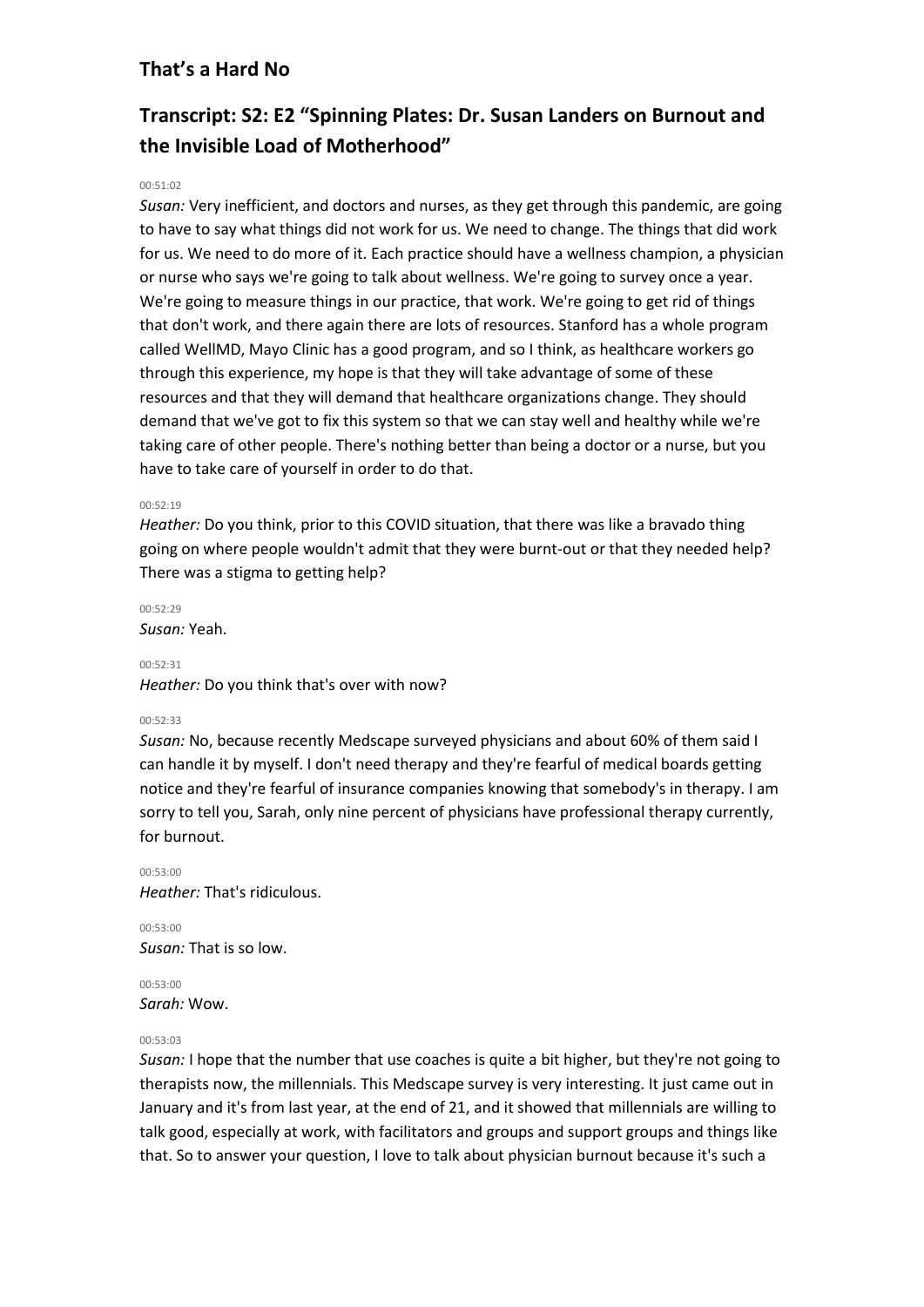# **Transcript: S2: E2 "Spinning Plates: Dr. Susan Landers on Burnout and the Invisible Load of Motherhood"**

real thing and it hurts really bad and physicians and nurses don't need to hurt to do their jobs. They are so giving and so loving.

00:53:46

*Sarah:* Which makes them even more susceptible than to the burnout.

00:53:51 *Heather:* Yeah.

## 00:53:52

*Sarah:* I just I feel if I had a magic wand like I would love for when women give birth, part of their discharge summary paperwork is that they have, like three sessions with a therapist. I think, when people change jobs, and especially people in the medical field, that that's just part of their compensation, that's part of their their benefit package exactly. And so you know one of the things that I really loved that you had touched on, and part of our mission of this podcast is saying no to things to allow for more yes's.

## 00:54:36

*Sarah:* And so you had the ability to start to reevaluate here things that I need to say no to. I need to say no to how many hours that I'm putting forth in this work I need. I'm needing to say no, temporarily, not that it has to be forever by the population and specifically I'm working with an order for me to leave room for these yes's, that that was the healing, that was the recharging that you needed to sprinkle in to then start to live a life feeling more an alignment, still serving, doing the things that you wanted to do and honoring your experience in what you need and, I think, more people, I hope more people can resonate with that and start to practice that in their own lives.

## 00:55:27

*Heather:* Yeah, absolutely, thank you so much.

00:55:30 *Susan:* You're welcome.

00:55:30

*Sarah:* Thank you for sharing your story.

# 00:55:33

*Heather:* Fascinating on many levels and I know a lot of people can relate, so thank you. We'll make sure to link to your website and your book, your social media stuff, we'll put that all on our show notes so people can find you there.

## 00:55:46

*Susan:* Thank you, I appreciate it. This has been a great conversation and thank you so much.

00:55:50

*Sarah:* So Heather, what a great interview, that was with Susan.

00:55:59 *Heather:* Amazing.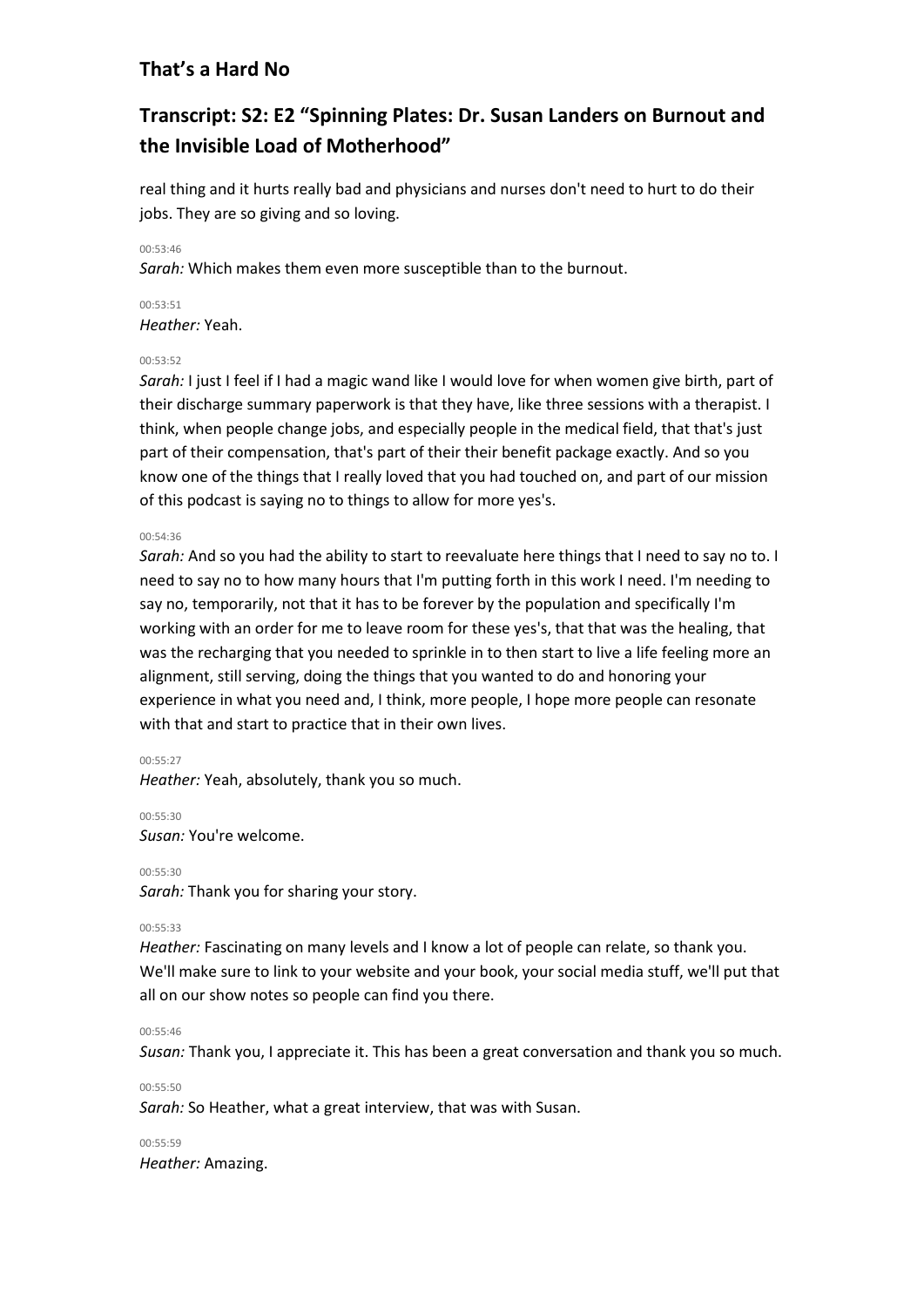# **Transcript: S2: E2 "Spinning Plates: Dr. Susan Landers on Burnout and the Invisible Load of Motherhood"**

## 00:56:00

*Sarah:* It ran a little bit longer than what we normally do, but I think that actually has to say on the cover is so wonderful that were going to go ahead and we're going to skip the listener question for this episode to make room for all of the content that we just had with Susan.

# 00:56:22

*Heather:* That's a good idea.

# 00:56:23

*Heather:* For listeners be sure to still message us and let us know what questions you do have. Our next episode we will be sure to that there will be answers to your questions.

## 00:56:36

*Heather:* So that's it for today. Thank you so much for listening. Visit our website HardNoPodcast for this episodes show notes w ith all those great resources Susan shared with us also for past episodes, downloadable and links to resources. Also you'll find links to each of our websites: CleverGirlMarketing.com and PurposefulGrowthandWellness.com

## 00:57:00

*Sarah:* Make sure to follow and get in touch with us on social, so we are @HardNoPodcast on Facebook, Instagram, and Twitter.

#### 00:57:09

*Heather:* And please do us a huge favor. If you don't mind, if you like what you heard here, please subscribe, rate and review our podcast wherever you listen, so others can find us too.

## 00:57:21

*Sarah:* Thanks to our friends and family our villagers for listening and for your continued support.

## 00:57:27

*Heather:* That's a Hard No is a joint production of Clever Girl Marketing and Purposeful Growth and Wellness.

00:57:34

*Sarah:* Marketing and production coordinator Maura Del Rosario.

00:57:39

*Heather:* Production support: Evergreen podcasts Noah Foutz: Producer.

00:57:44

*Sarah:* Music by Gigi Riggs.

00:57:46

*Heather:* Until next time. Thanks for listening.

00:57:49

*Sarah:* And remember saying isn't just ok.

00:57:51

*Sarah:* Saying no is the key to living an authentic, fulfilling life.